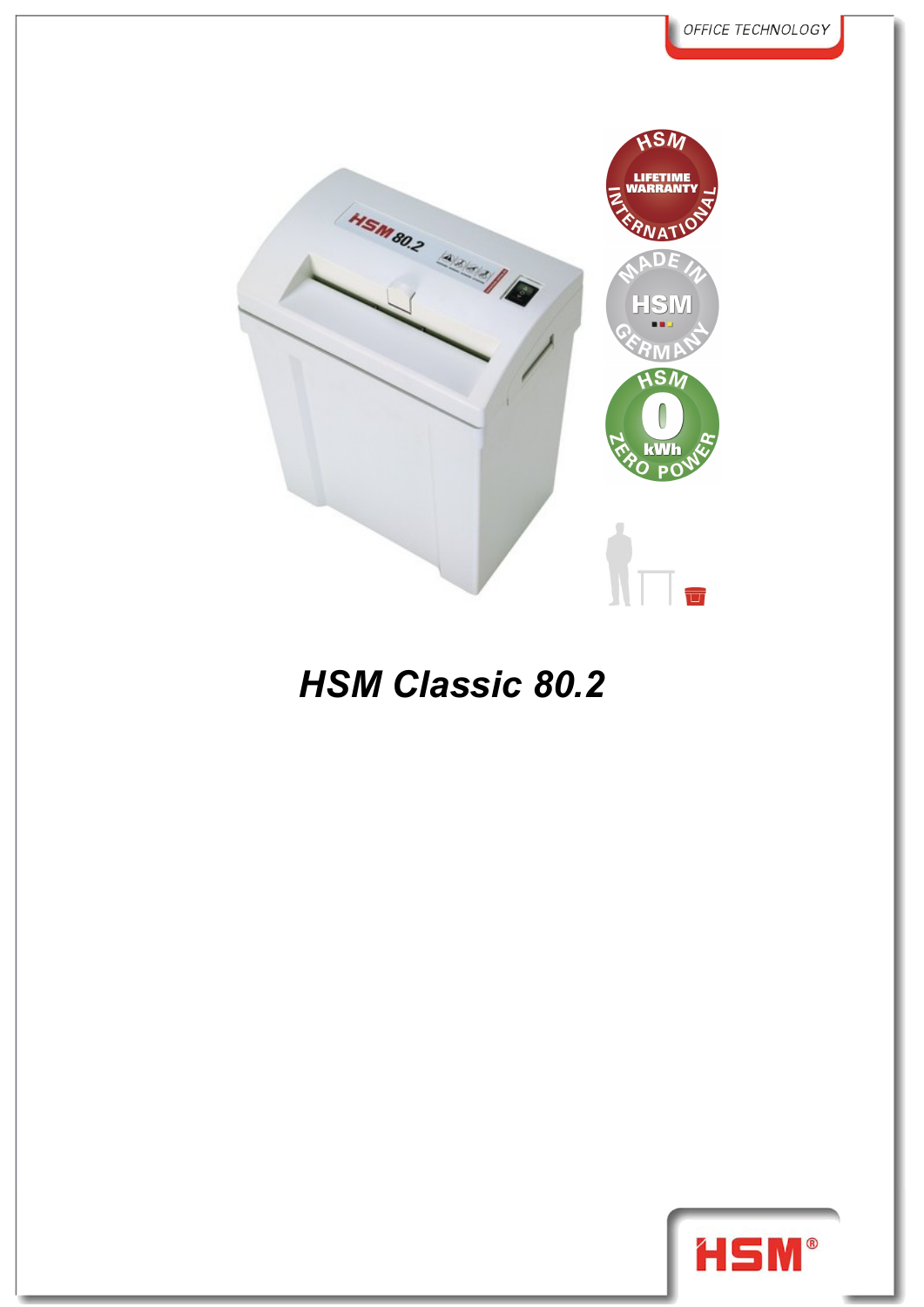## **HSM Classic 80.2**

Document shredder for home office. With on/off switch, automatic start/stop and integrated reversing function. Stand-by mode without power consumption. Made in Germany.

| Product type description               | HSM 80.2 3,9mm  | HSM 80.2 5,8mm |
|----------------------------------------|-----------------|----------------|
| Order number                           | 1080121         | 1081121        |
| <b>EAN Code</b>                        | 4026631024594   | 4026631024631  |
| Shredder material                      | $\Box$          | $\Box$         |
| Cutting type                           | strip cut       | strip cut      |
| Security level                         | $\overline{c}$  | $\overline{2}$ |
| Cutting width                          | 3.9 mm          | 5.8 mm         |
| Particle length                        | $0 \text{ mm}$  | $0 \text{ mm}$ |
| Cutting capacity (70g/m <sup>2</sup> ) | $7 - 8$ sheet   | 10 - 12 sheet  |
| Cutting capacity (80g/m <sup>2</sup> ) | $5 - 7$ sheet   | $7 - 9$ sheet  |
| Intake width                           | 225 mm          | 225 mm         |
| Container volume                       | 17 <sub>1</sub> | 171            |
| Cutting speed                          | 80 mm/s         | 80 mm/s        |
| Noise level (idle operation)           | 61 dB           | 61 dB          |
| eclass 5.1                             | 24320701        | 24320701       |
| UN/SPSC                                | 44101603        | 44101603       |
| Power consumption of the motor         | 120 W           | 120 W          |
| Voltage                                | 215 - 240 V     | 215 - 240 V    |
| Frequency                              | 50 - 60 Hz      | 50 - 60 Hz     |
| Depth                                  | 200 mm          | 200 mm         |
| Width                                  | 305 mm          | 305 mm         |
| Height                                 | 410 mm          | 410 mm         |
| Weight                                 | 3.8 kg          | 3.8 kg         |